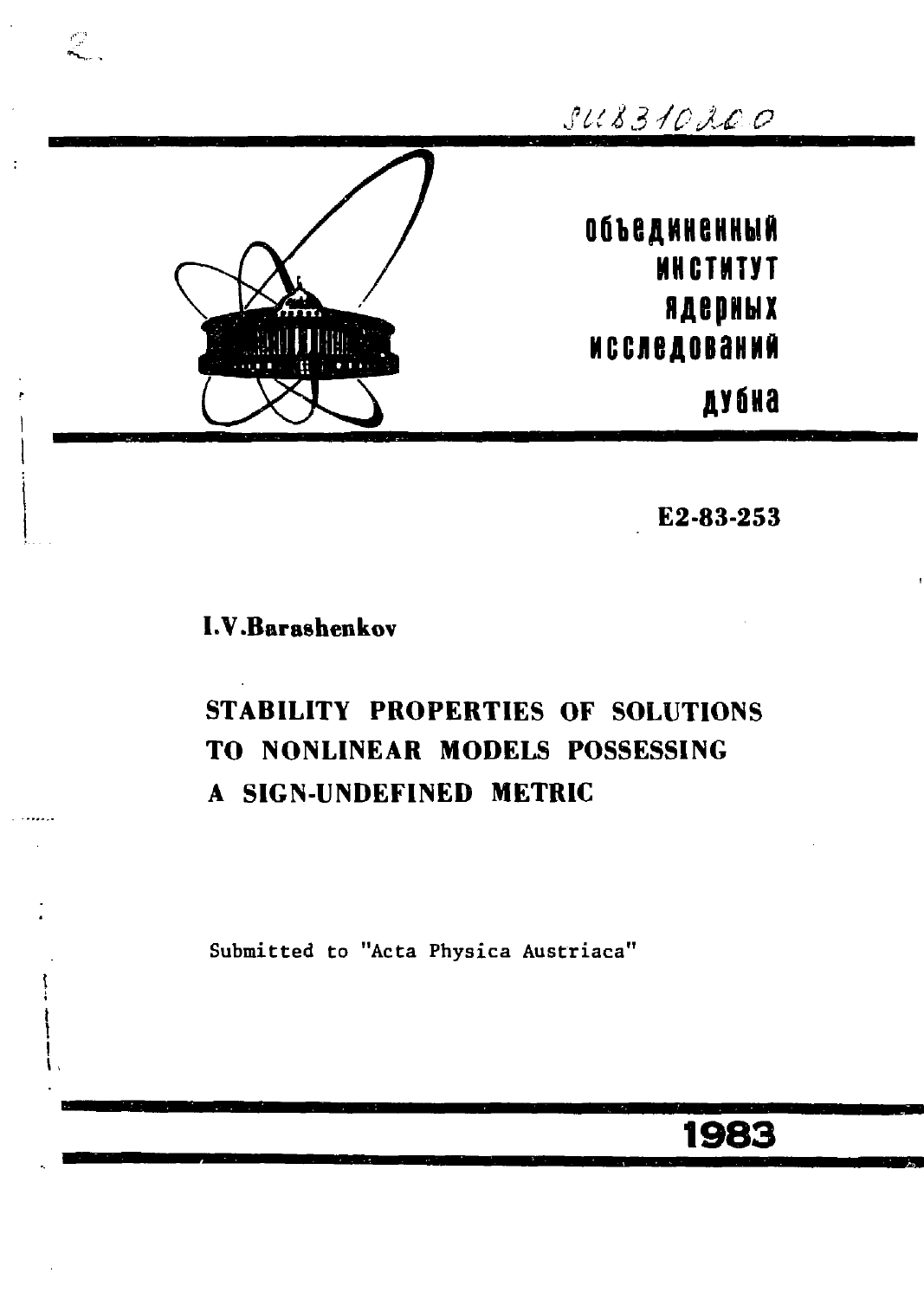#### 1. INTRODUCTION

÷

In the last decade there was a rapidly growing interest to the nonlinear systems with noncompact global invariance groups. Noncompactness presents a number of attractive opportunities, for instance, extension of the set of permissible boundary conditions and consequently, spectrum of solutions*''• .* Multicomponent magnetic systems $\langle^{2}/$  ,nonlinear optics $\langle^{3}/$ , stationary axisymmetric gravitation'<sup>47</sup>, supersymmetry'<sup>37</sup>,and extended supergravity  $\frac{1}{6}$  is the list of fields, though rather incomplete one, where noncompact models find their active application.

As in any nonlinear quantum theory, stability of the relevant classical solutions plays an important role for the class of models under consideration. In this note we analyze stability properties for systems of more general type, namely, for systems possessing sign-undefined metric of isotopic space (speaking otherwise, for those with sign-undefined kinetic term). The two models considered here are Lorentz-and Gallilean-in-variant, respectively.

A traditional way of stability investigation consists in consideration of the appropriate energy functional in the vicinity of the given solution. As stated by Dirichlet's theorem, the stability is immediate if the solution appears to realize a local energy minimum. On the other hand, minimality is only a sufficient but by no means necessary condition for stability. The problem of inversion of Dirichlet's theorem is not solved completely even in the case of systems with finite degrees of freedom<sup>/7/</sup>. There are several well-known examples from classical mechanics which in spite of the absence of the energy minimum demonstrate some other stabilization mechanism, for instance, the gyroscopical one.

It turns out that similar situation exists in the theory of sign-undefined metric models. In the present note we show that an arbitrary solution of the corresponding evolution equations is not a local minimum of the energy. Moreover, it appears impossible to minimize the energy even conditionally,i.e., by imposing any number of physically reasonable integral constraints on trial perturbations. Dirichlet's theorem is, therefore, inapplicable. However, examining the equations of motion linearized with respect to the small fluctuation, we find that models from the said class can possess stable solutions. In the case of systems with the indefinite kinetic term, the stability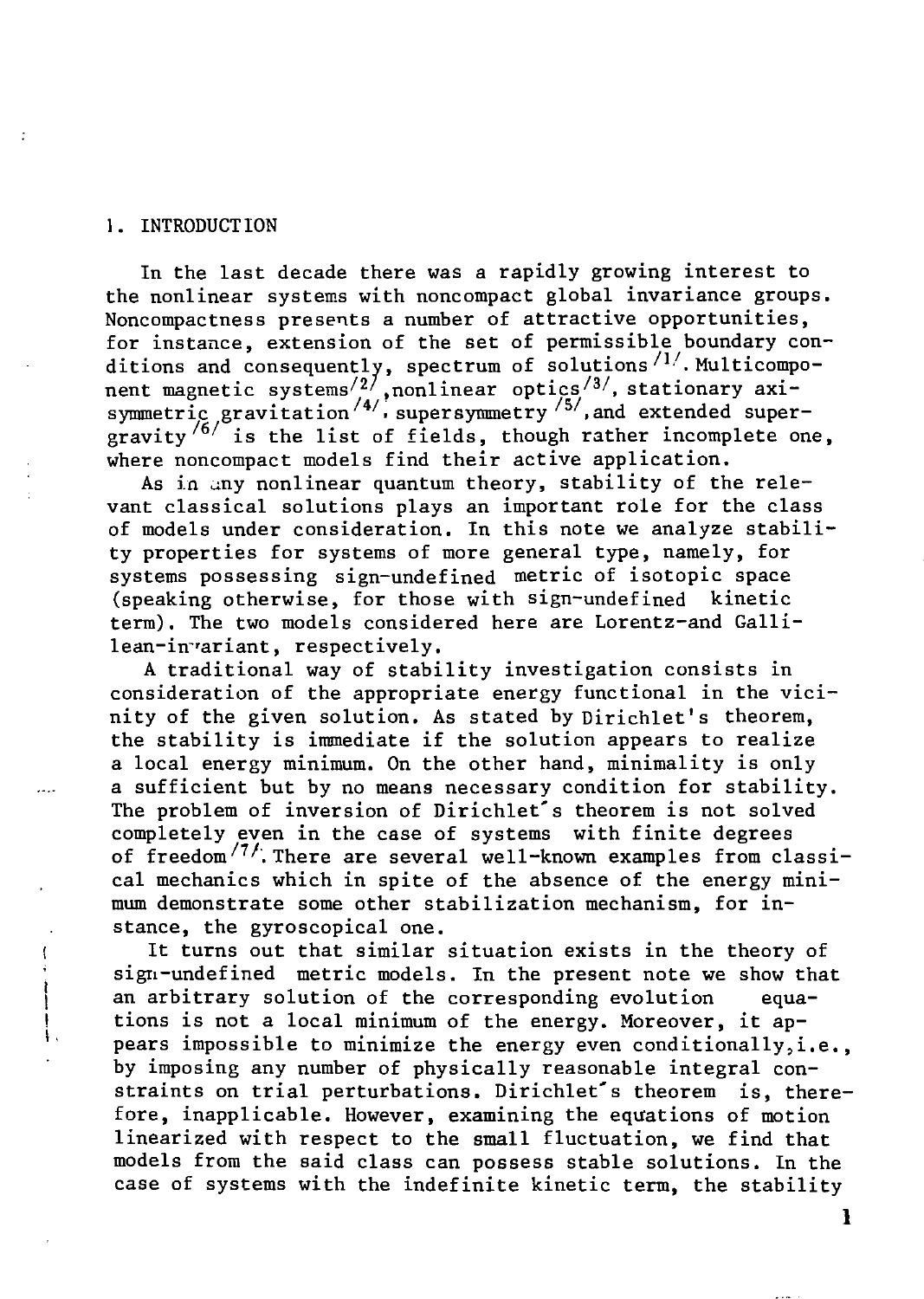criterion, ensuing from that examination, differs essentially from the minimality condition whereas for positive metrics<sup>/8/</sup> they coincide (in the absence of velocity-dependent, gyroscopic forces).

In conclusion we remark that the above assertions on the nonexistence of the minima do not refer to systems with nonlinearly realized internal symmetry group ( $\sigma$ -models, for instance). In the latter case the difficulty may be avoided by the construction of field-dependent positive metrics *1^1.* 

#### 2. CRITICAL POINTS OF ENERGY

We study two multicomponent field models in D spatial dimensions. The first one is Lorentz-invariant with lagrangian

$$
\mathcal{L} = \int d \mathbf{R} \mathbf{R} \phi_1 + \gamma_0 \phi_1 - \bar{\mathbf{V}} \phi_1 + \gamma_0 \bar{\mathbf{V}} \phi - \mathbf{U}(\phi_1 + \phi) \tag{1L}
$$

and the second is Gallilean-invariant with lagrangian

$$
\mathcal{L} = \int d^D x \left\{ \frac{i}{2} [\phi^+ \gamma_0 \phi_1 - \phi_1^+ \gamma_0 \phi] - \bar{\nabla} \phi^+ \gamma_0 \bar{\nabla} \phi - U (\phi^+, \phi) \right\},\tag{1G}
$$

where *ф* is a column-vector formed of n complex functions  $\alpha_A$ , A = 1,...,n; $\phi$  is a Hermitian-conjugate row.  $\gamma_0$  is the metric tensor in isotopic space,

$$
\gamma_0 = \text{diag}\{-1, ..., +1(p \text{ times})\}
$$
, -1,..., -1 (q \text{ times})\},

 $p + q = n$  , and  $\nabla = \{\partial/\partial x_1, \dots, \partial/\partial x_n\}$ . Nonlinearity U must assure a non-vanishing interaction between the first set of components  $\phi_A$ , where  $A = 1,...,p$  and the second one, where  $A = p + 1,...,n$ . The aim of this restriction will become clear later. The Euler-Lagrange equations for the  $\phi$ -field take the form

$$
y_0 \left(\frac{\partial^2}{\partial t^2} - \overline{v}^2\right) \phi + \frac{\partial U}{\partial t^+} = 0,
$$
\n(2L)

$$
y (-i\partial/\partial t - \overline{y}^2)\phi + \partial U/\partial \phi^+ = 0,
$$
 (2G)

where the definition *д/дф<sup>+</sup>* stands for the column constructed from n operators  $\partial/\partial \phi_A^*$ . The related energy constants of motion are

$$
E_{L} = \int d^{D}x \{ \phi_{t}^{+} y_{0} \phi_{t} + \overline{y} \phi^{+} y_{0} \overline{y} \phi + U \},
$$
  
\n
$$
E_{G} = \int d^{D}x \{ \overline{y} \phi^{+} y_{0} \overline{y} \phi + U \}.
$$

In order to minimize the energy by some solution  $\phi(\mathbf{x}, \mathbf{t})$  of evo-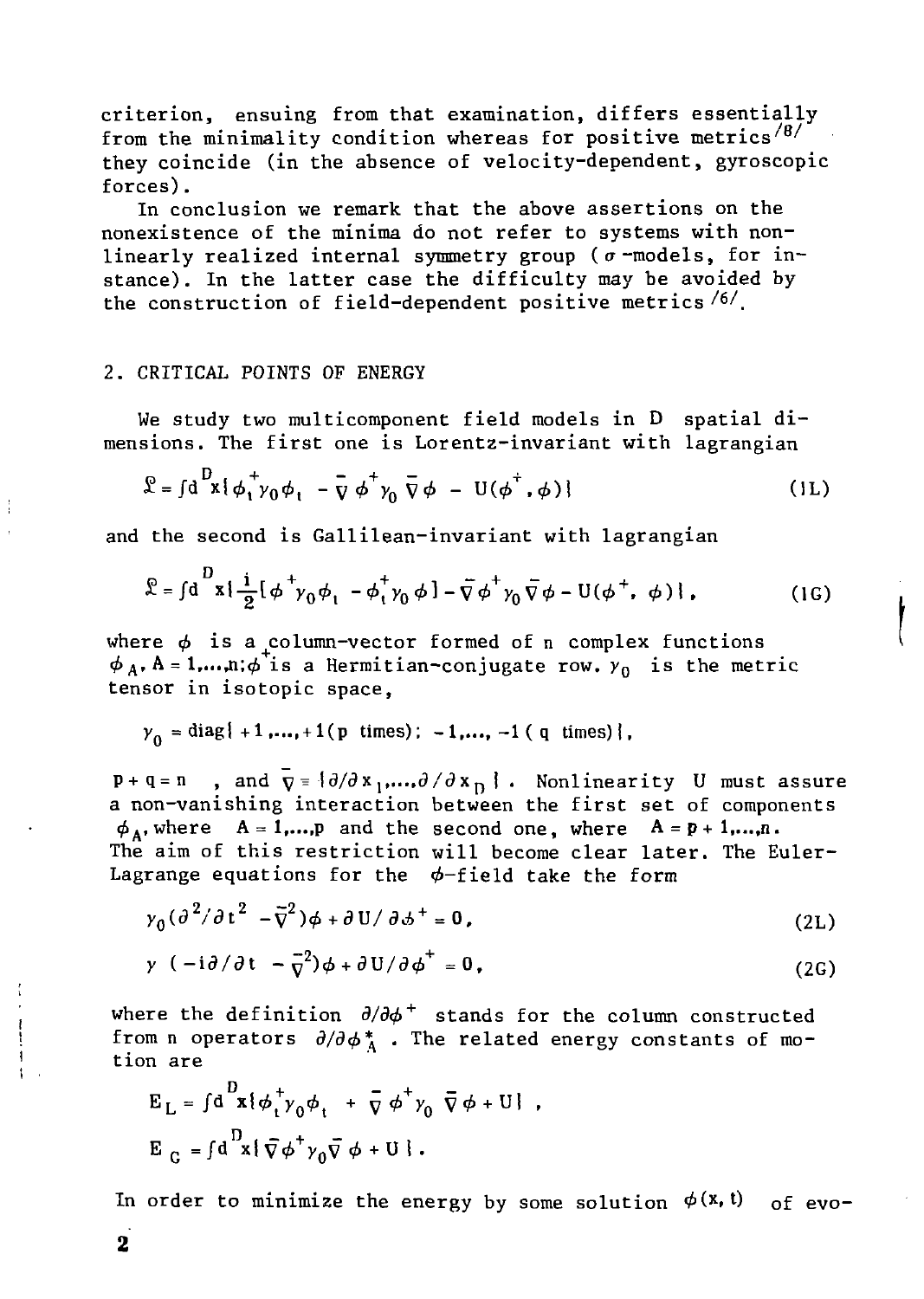lution equations (2), the nearby  $\tilde{\phi}(x, t)$  solutions should ensure the condition  $\delta E = 0$  and positive definiteness of  $\delta^2 E$ . The latter functional looks like

$$
\delta^2 \mathbf{E}_L = 2 \int d^D \mathbf{x} \{ \delta \phi_t^+ \gamma_0 \delta \phi_t^+ + \overline{\nabla} \delta \phi^+ \gamma_0 \overline{\nabla} \delta \phi + \frac{1}{2} \delta^2 \mathbf{U} \}, \tag{3L}
$$

$$
\delta^2 E_G = 2 \int d^D x {\{\overline{\nabla} \delta \phi^+ \gamma_0 \overline{\nabla} \delta \phi + \frac{1}{2} \delta^2 U \}},
$$
 (3G)

where we have put  $\delta\phi(x, t) = \phi(x, t) - \phi(x, t)$ .

Since the difference  $E[\tilde{\phi}(x, t)] - E[\phi(x, t)]$  is an integral of motion, it is not necessary to analyse the sign of it for arbitrary time-dependent perturbations  $\delta \phi(x, t)$ , and we can only restrict ourselves to the use of variable initial values

$$
\delta\phi\left(\mathbf{x},\,\mathbf{0}\right)\equiv\delta\psi\left(\mathbf{x}\right); \qquad \delta\phi\left(\mathbf{x},\,\mathbf{0}\right)\equiv\delta\eta\left(\mathbf{x}\right)
$$

for the case of equation (2L), which is of the second order with respect to time, and

 $\delta \phi$  (**x**, 0) =  $\delta \psi$ (**x**) only

Į

 $\begin{array}{c} \n\downarrow \\
\downarrow \\
\downarrow \\
\downarrow\n\end{array}$ 

 $\mathbf{1}$ 

for the case of the first order equation (2G). On the other hand, making the above restriction we are permitted not to care for the approximation

 $E[\tilde{\phi}(x, t)] - E[\phi(x, t)] = 1/2\delta^2E$ 

to be satisfied at any instant of time. It is quite sufficient if this approximation holds at the initial moment only.

Since we are going to prove the absence of extrema, we have the right to confine ourselves to certain choice of  $\delta\psi$  and  $\delta n$ . So, having chosen  $\delta \eta(x) \equiv 0$  in eq. (3L), one finds that  $\delta^2 {\rm E}^{}_{\rm L}$  = = *8\*EG* = S^E. Ke eping this equality in mind, hereafter we shall not make any distinctions between the two cases. Let us impose the following boundary conditions on the remained piecewisesmooth vector-functions *8ф:* 

$$
\delta\psi(x) \to 0 \quad \text{as} \quad |x| \to \infty,
$$

and consider them small with respect to the metric of  $(L_2)^{2n}$  =  $\overline{\mathbf{H}} \otimes \mathbf{L}_2(\mathbf{R}^{\mathbf{D}})$  space of  $2\mathbf{n}$ -component vectors  $\xi$ :

 $\rho^2[\xi] = \int d^D x \xi^T(x) \xi(x) = \epsilon^2$  $\mathcal{L}$ . (4)

In eq. (4)  $\xi^+ = {\delta \psi^+}$ ,  $\delta \psi$ , and  $\xi$  stands for the Hermitian-conjugate column.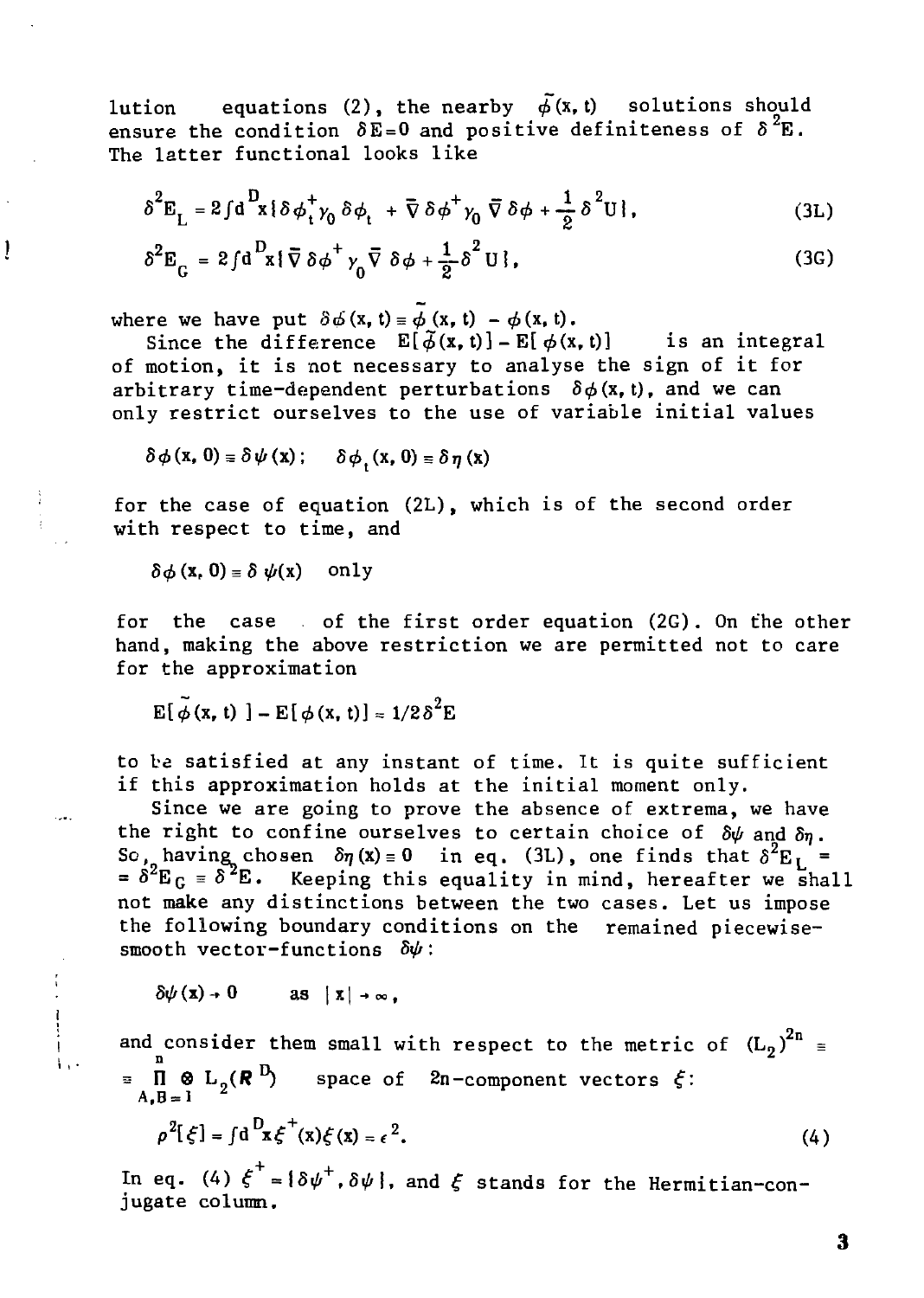It is not difficult to check that the functional (3) is not bounded from below. Indeed, taking in the equation for  $\delta^2 E$ ,

$$
\delta^2 \mathbf{E} = 2 \int d^D \mathbf{x} \{ \bar{\nabla} \delta \psi + \gamma_0 \bar{\nabla} \delta \psi + 1/2 \delta^2 U \}
$$
 (3)

the first p components of trial perturbation to be zero, we obtain the first term ("deformation energy contribution") as

$$
-2\sum_{A=p+1}^{n} f d^{D}x \nabla \delta \psi_A^* \nabla \delta \psi_A.
$$
 (5)

The modulus of this negative expression can be made arbitrarily large even if eq. (4) is fulfilled, whereas the last term in (3), which depends quadratically on *8ф,* is bounded thanks to constraint (4). Hence, the second variation can be lowered below zero, and the solution  $\phi$  does not minimize the energy in  $(L_2)^{2n}$ space. In this narrow sense one may call it "energetically unstable" with respect to the metric  $\rho$ .

What additional restrictions should the trial functions obey in order to make  $\delta^2$ E positive definite? We can try to bound the "deformation energy" introduced by *8ф*, making the negative contribution (5) limited. Let us define the metric  $\rho_0$ of Sobolev space  $(\mathbf{W}_{2}^{1})^{2n} = \prod_{\mathbf{A},\mathbf{B}}^{n} \otimes \mathbf{W}_{2}^{1}(\mathbf{R}^{D})$  and require the variations to be small now with respect to this metric:

ľ

$$
\rho_{\alpha}^{2}[\xi] = \int d^{D}x \xi^{+}(x) \widehat{R}\xi(x) = \epsilon^{2}, \qquad (6)
$$

where R is

$$
\hat{\mathbf{R}} = -\bar{\nabla}^2 + \hat{a},\qquad(7)
$$

*a* being diagonal2nx2n matrix with positive elements. Further we may impose some integral constraints on examined deviations rather than considering only unconditional "energetic stability", as we did before. For example, it is reasonable to demand the excited solution to have the same values of conserved quantities as the initial solution. The said integrals are charges in the case of Lorentz-invariant system'*<sup>9</sup> '* and partial numbers of particles in the case of Gallilean-invariant model $^{/10/}$ .

#### 3. INTEGRAL CONSTRAINTS

Suppose, the equations (2) are covariant under the action of s-parameter internal symmetry group, and, hence, possess s integrals of motion  $F_i = F_i \, \phi_i$ ,  $\phi_t$  . In accordance with the Q -stability idea''', we require any 't of them to be unper-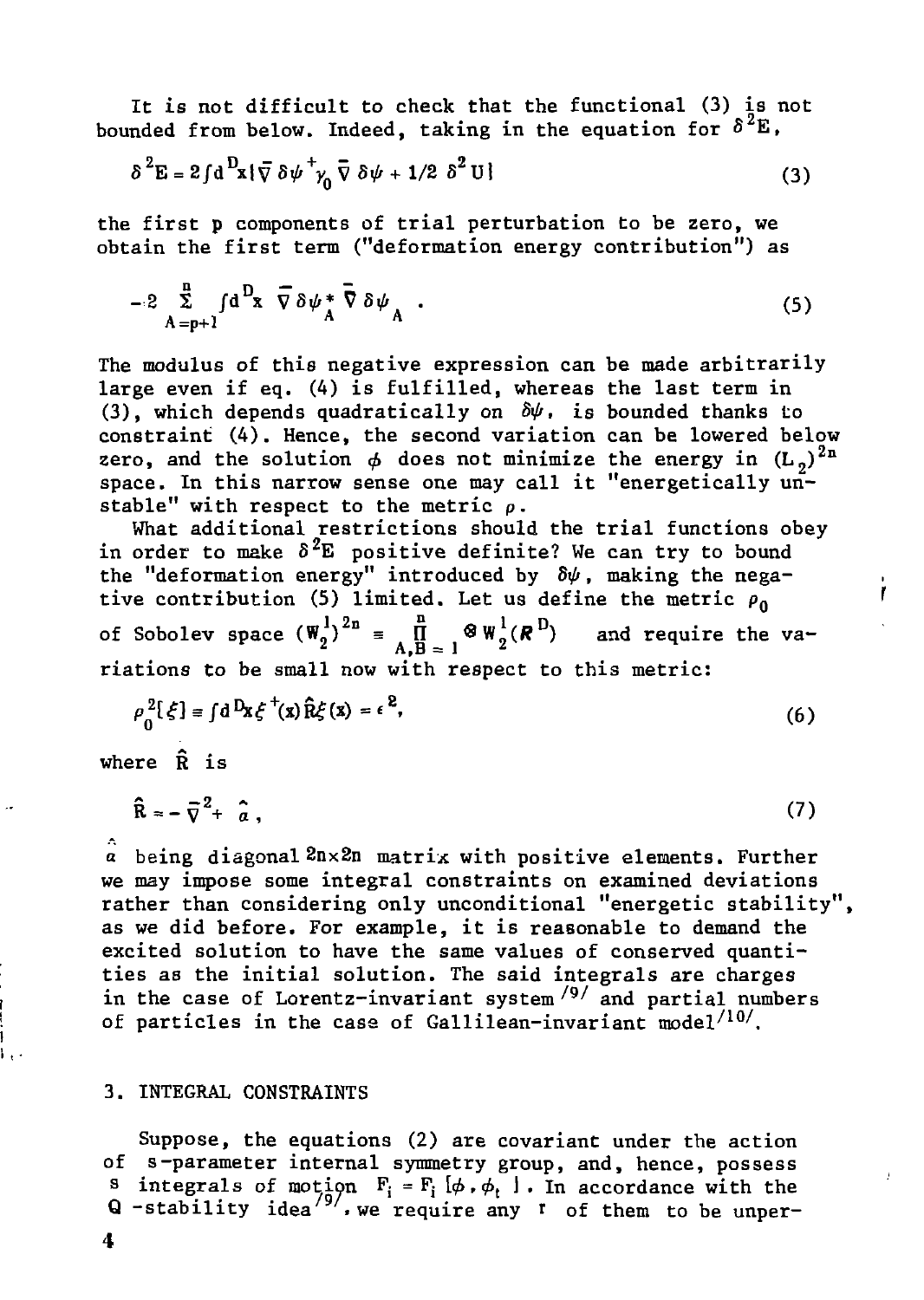turbed, i.e.,

$$
F_{i} [\phi(x, 0); \phi_{t} (x, 0)] = F_{i} [\phi(x, t); \phi_{t} (x, t)] =
$$
  
=  $F_{i} [\phi(x, t) + \delta \phi(x, t); \phi_{t} (x, t) + \delta \phi_{t} (x, t)] =$   
=  $F_{i} [\phi(x, 0) + \delta \psi(x); \phi_{t} (x, 0)],$  (8)

By considering the deviations infinitely small with respect to  $\rho$  or  $\rho_0$  norms, we are led to a simpler form for eq. (8):

$$
\mathcal{F}_i\left[\xi, \xi^{\top}\right] = 0, \quad i = 1, \ldots, t \leq s,
$$
\n(9)

where  $\mathfrak{F}_i$  are linear in  $\xi$  and  $\xi^+$  functionals. Note, that these functionals also depend on  $\phi(x, 0)$  and  $\phi_t(x, 0)$ .

The equation (3) may conveniently be rewritten as

$$
\delta^2 \mathbf{E} = \int \mathbf{d}^D \mathbf{x} \, \xi^+ \mathbf{H} \, \xi \,, \tag{10}
$$

where Jacobi operator H is

$$
H = -\sigma_0 \gamma_0 \overline{v}^2 + V \tag{11}
$$

and

$$
V = V^{+} = \begin{pmatrix} \frac{\partial^{2}U}{\partial \phi^{+} \partial \phi} & \frac{\partial^{2}U}{\partial \phi^{+} \partial \phi^{+}} \\ \frac{\partial^{2}U}{\partial \phi \partial \phi} & \frac{\partial^{2}U}{\partial \phi^{+} \partial \phi^{+}} \end{pmatrix} .
$$
 (12)

Here  $\sigma_0 = \text{diag}\{1,1\}$  and  $2n \times 2n$  matrix  $\sigma_0 \gamma_0$  is merely diagi $\gamma_0$ ,  $\gamma_0$ ,  $\phi^+$ -and φ-dependent matrix  $\partial^2$ U/ $\partial\chi\partial\beta$  is defined as the direct  $\check{\,}$ product of the colomn  $\partial/\partial \chi$  and the row  $\partial U/\partial \beta$ .

Let us suppose, the perturbation  $\xi$  is described with the help of the metric  $\rho$ . The stationary points of  $\delta^2$ **E** under the condition  $(4)$  then may be found by solving Sturm-Liouville problem,

$$
Hy(x) = \lambda y(x). \tag{13}
$$

Since the above operator contains the sign-undefined term  $-\sigma_0$   $y_0\nabla^2$ , its continuous spectrum includes not only the positive semiaxis of  $\lambda$ , but the negative one as well $'$   $''$  As we shall see below, it is just this very fact that does not allow the energy to possess any minima. On the quantum level it makes impossible the construction of the Bethe ansatz'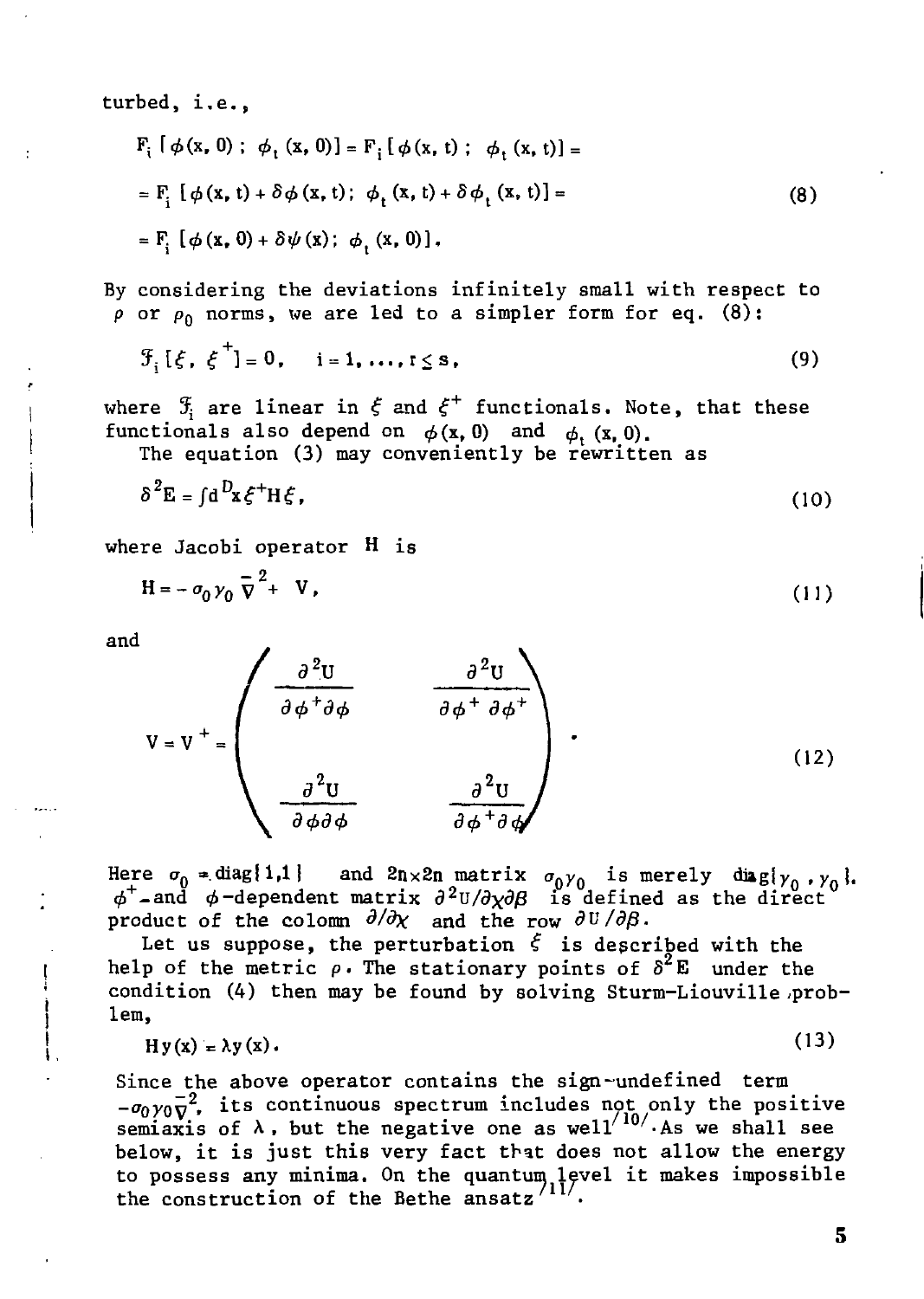If the condition (4) is replaced by (6), the generalized Sturm-Liouville problem emerges as

$$
Hy(x) = \lambda \widehat{R}y(x) \tag{14}
$$

Given the nonlinearity  $U$ , let us confine ourselves to the type of boundary conditions imposed on *ф* under which the V-matrix asymptotical value is independent of direction of the vector  $x$ :

$$
V(x) \rightarrow V^{\circ} \text{ as } |x| \rightarrow \infty, x \in R^{U}.
$$

Let, furthermore, V° be diagonal (this holds, for example, for the case of the vanishing conditions). Hence, as  $|x| \rightarrow \infty$  we are led to the following  $2n$  decoupled equations with common  $\lambda$ :

$$
(-\bar{\nabla}^{2} + V_{AA}^{\circ}) y_{A}(x) = \lambda (-\bar{\nabla}^{2} + a_{AA}) y_{A}(x), \quad 1 \le A \le 2p,
$$
 (15)

$$
(+\bar{\nabla}^2 + V_{AA}^{\circ})y_A(x) = \lambda (-\bar{\nabla}^2 + \alpha_{AA})y_A(x), \quad 2p + 1 \le A \le 2n .
$$
 (16)

The last 2q equations provide the existence of the negative branch of continuous spectrum, which, however, does not generally coincide with the whole semiaxis. Nevertheless, if the eq. (16) is represented in the form

$$
\bar{V}^{2}y_{A}(x) = \alpha_{AA}(\lambda - V_{AA}^{o} \alpha_{AA}^{-1})(\lambda + 1)^{-1}y_{A}(x),
$$

 $\overline{A}$  Aa Aa Aa $\overline{A}$  Aa Aa $\overline{A}$  Aa Aa $\overline{A}$  Aa Aa $\overline{A}$  Aa Aa $\overline{A}$  Aa Aa $\overline{A}$  Aa Aa $\overline{A}$  Aa Aa $\overline{A}$  Aa Aa $\overline{A}$  Aa Aa $\overline{A}$  Aa Aa $\overline{A}$  Aa Aa $\overline{A}$  Aa Aa $\overline{A}$  Aa Aa $\overline{A}$  Aa Aa $\overline{A}$ the existence of the non-vanishing vicinity of  $A = -1$ , which is entirely filled by the continuous spectrum, becomes obvious.<br>Is virilated at a late of the continuous spectrum, becomes obvious. If  $V_0$   $= V_0$   $= V_0$   $<$  0, we can shrink that vic nity to a single point through the special choice of  $a_{2p+1,2p+1}$ .  $\frac{2}{n}a_{2n}a_{n}=-V_{2n}a_{2n}$  . In this case the infinite sequence of discrete negative eigenvalues converging to  $\lambda = -1$  would emerge. For the nondiagonal  $V_0$  the negative branch of the continuous spectrum still remains, but the high coupling of eqs.  $(15)-(16)$ complicates the proof.

When the infinite number of eigenvalues lying below zero is present, it is always possible to construct the trial function, which gives the functional (10) a negative value and satisfies eq. (9) at the same time.

To start with, let us form  $(r + 1)$  vectors in the following way

$$
f_i(x) = \int d\lambda \chi_i(\lambda) y_{\lambda}(x), \quad i = 1,..., t+1.
$$

Here  $\Omega$  is the above-mentioned continuous spectrum domain,  $\Omega \subset (-\infty, 0); y_{\lambda}$  (x) is the n-component eigenfunction of the problem (11) (or (12)) and  $\chi_i(\lambda) \in L_2(\Omega)$ . Let f be defined as the linear combination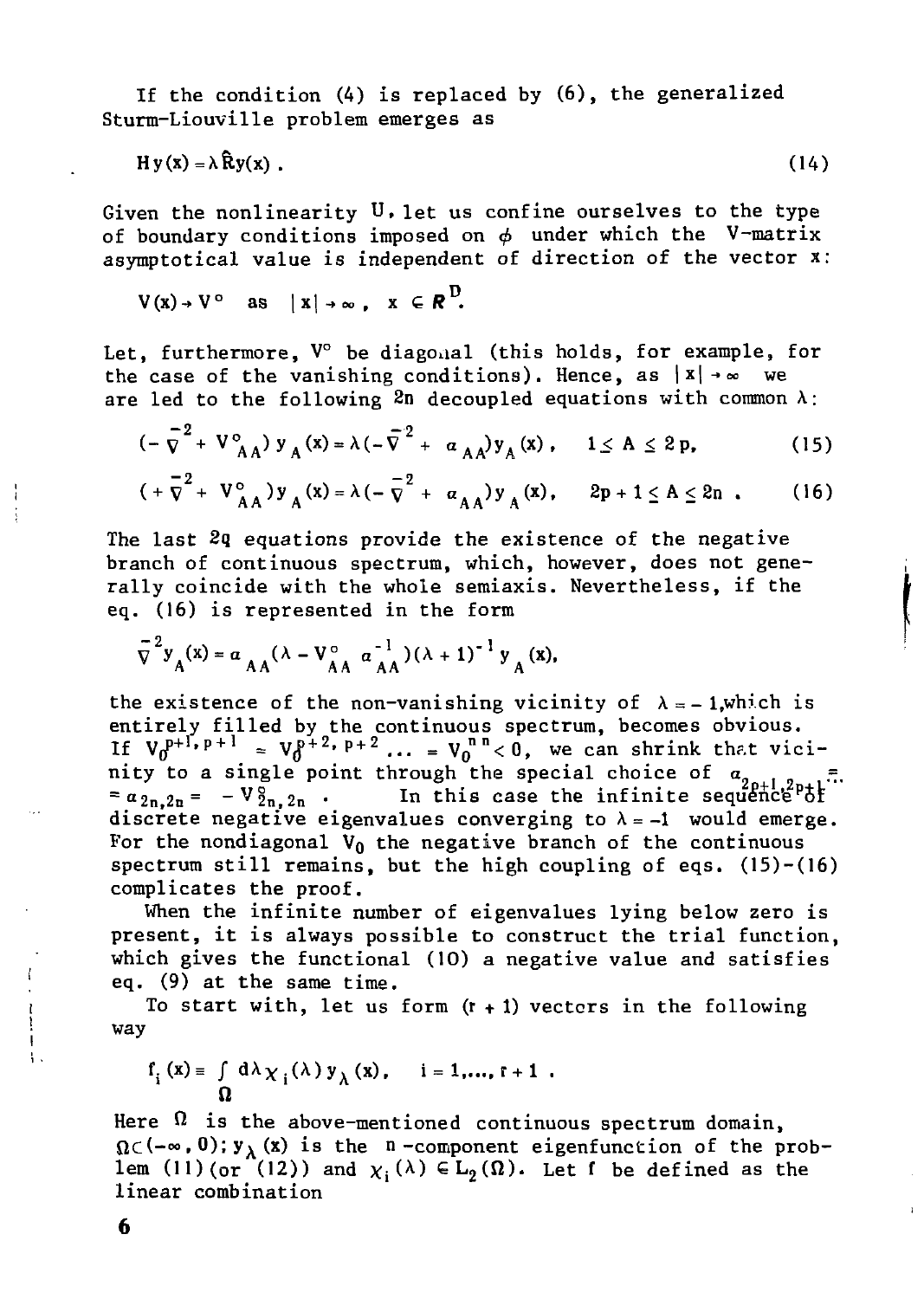$$
f(x) = \sum_{i=1}^{r+1} C_i f_i(x) = \int_0^x d\lambda \chi(\lambda) y_{\lambda}(x) .
$$
 (17)

Owing to the linearity of  $\mathcal{F}_k$ . the requirement

 $\mathcal{F}_L[f] = 0$ ,  $k = 1, \ldots, r$ ,

is equivalent to the following set of equations

$$
\sum_{i=1}^{r+1} q_{ki} C_i = 0, \qquad k = 1, \ldots r,
$$

where  $\mathbf{q}_{\mathbf{k}}$   $_{\mathbf{i}}$   $_{\mathbf{j}}$   $_{\mathbf{k}}$  [f $_{\mathbf{i}}$  ]. We can find (r+1) unknown quantities  $\mathrm{C}_{\mathbf{i}}$  from these г equations and substitute them in eq. (15). The vectorcolumn f obtained in this way satisfies all the r constraints (9) simultaneously. The value of  $\delta^2$ E is given by the formula

$$
\delta^2 E =
$$

$$
=2fd\frac{D_{xf}t_{\gamma_{0}}}{\Omega}Hf=2\int d\lambda'\frac{*}{\chi}(\lambda)\chi(\lambda')\int d\frac{D_{xy}t}{\lambda}(x)\gamma_{0}Hy_{\lambda'}(x).
$$
\n(18)

After  $y_1(x)$  assumed to be orthonormalized, the last integral in (18) becomes equal to

 $\int d^D x y^+_{\lambda}(x) \lambda' \hat{R} y_{\lambda}$ ,  $(x) = \lambda \delta(\lambda - \lambda')$ .

which finally yields  $\delta^2 E = 2 \int d\lambda |\chi(\lambda)|^2 \lambda < 0$ , since  $\Omega \subset (-\infty, 0)$ . Thus, the sign-undefined metric models have no any even conditional energy minima.

Note that our conclusion has no relation to the Lorentz vectors, though in nonlinear models of this type<sup> $/12/$ </sup> the kinetic term is sign-undefined as well. The invariant local constraint  $\partial_k \theta^k = 0$  is usually imposed on the field  $\theta^k$  which can lead to the positive definiteness of  $\delta^2 E$ .

Suppose now that in lagrangian *£* the interaction between the set of components with  $A \leq p$  and that with  $A \geq p+1$  is equivalent to zero and  $\mathfrak X$  can be expressed as the sum  $\mathfrak X = \mathfrak X_1 \left( \phi_1, \ldots \phi_n \right) + 1$  $+ \mathcal{X}_2(\phi_{n+1}, ..., \phi_n)$ . This means that the same equations of motion might have been obtained from the lagrangian *£ = £<sup>l</sup> -£%.* Therefore, the stability may be established through the investigation of the functional  $\bar{E} = E_1 E_2$  which now possesses positive metric.

#### 4. CRITERION FOR STABILITY

It is known that a solution to evolution equation is stable or not,greatly depends on the applied definition of stability. As a rule, the following definition is used. For any  $\epsilon > 0$  it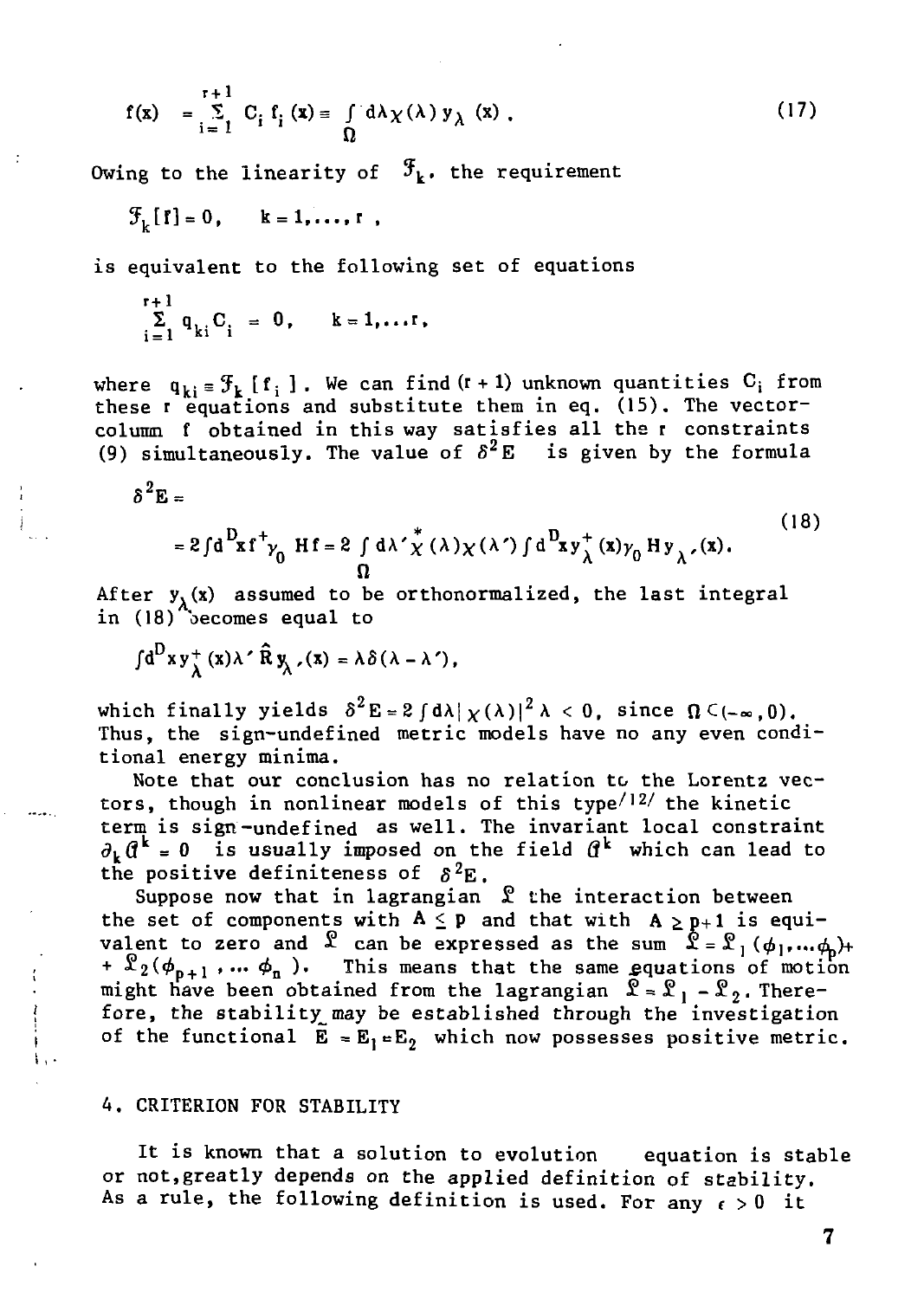is possible to find such  $\delta > 0$ , that if initial data are given to be  $\{\phi(x, 0) + \delta\phi(x, 0) \ , \ \phi_t(x, 0) + \delta\phi_t(x, 0)\}$  ( $\delta\phi$  and  $\delta\phi_t$ ) being small in terms of some norm  $\rho_1$ , i.e.,

 $\rho_1[\delta\phi(x, 0), \quad \delta\phi_i(x, 0)] < \delta$ ),

then the subsequent time evolution keeps the solution near the unperturbed configuration, i.e.,

$$
\rho_2[\delta\phi(\mathbf{x},t), \delta\phi_{t}(\mathbf{x},t)] < \epsilon, \quad t \in (0,\infty).
$$

From the physical point of view, however, such a definition is unsuitable. Indeed, consider some localized (particle-like) solution. It is just this very type of solutions that is mostly applicable in physics. We can increase the velocity»of its propagation by a small quantity,

 $v \rightarrow v' = v + \delta v$ 

at the initial moment, and compare the two configurations after a certain time '• Then if the interval t is greater than the ratio

(the characteristic size of the "particle")/ $\delta v$ .

the difference will not be small anymore. In that way,in spite of that the shape of the solution is completely preserved, the above-mentioned definition classifies it as unstable. To remove such a discrepancy, we shall have to modify it.

By stability of particle-like solution we shall mean the stability of its shape. In other words, we demand that the equations of motion, when linearized about the analysed configuration, do not admit exponential growth in time. Note, that perturbations growing slower than exponentially with time (say, polynomially) do not indicate instability. They simply transform one localized solution into another but in no way destroy them<sup>/13</sup>/

Now let us derive the stability criterion for sign-undefined metric systems. As we shall see, it differs essentially from the minimal energy condition. We limit ourselves to static solu tions  $\phi(x)$  and to the solutions reducible to them via the reference frame transformations (through Lorentz and Gallilean boosts, • respectively).

Let us begin with relativistically invariant system (2L). The associated linearized equation takes the form

$$
-\gamma_0 \xi_{tt} = H\xi, \qquad (19)
$$

where  $\xi^+ = {\delta \phi^+(x, t), \delta \phi(x, t)}$  and H is given by (11) and (12). With a monochromatic ansatz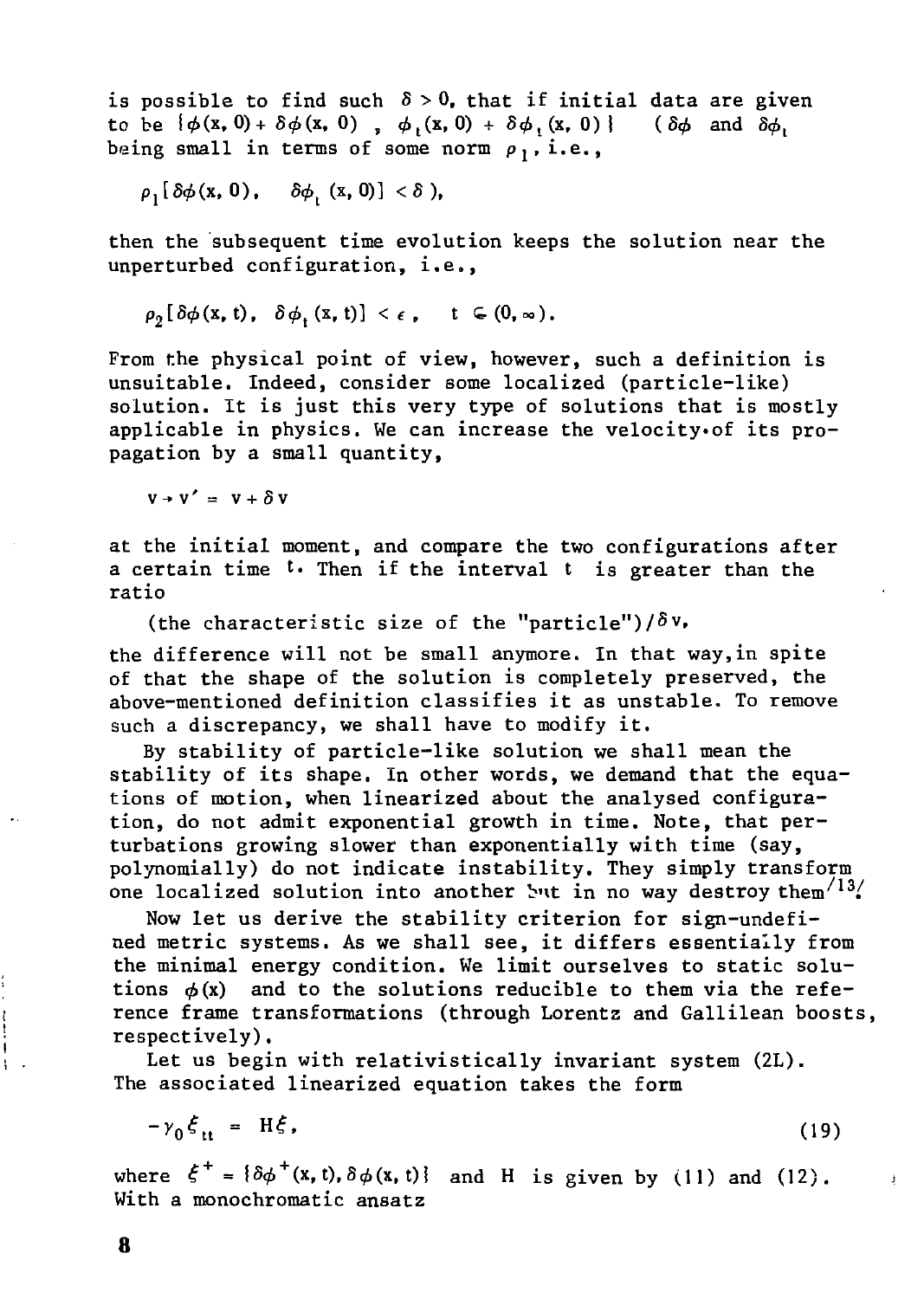$$
\xi(x, t) = y(x) \exp{\omega t}.
$$

eq. (19) may be written as

$$
\gamma_0 H y(x) = \lambda y(x), \qquad (20)
$$

where  $\lambda = -\omega^2$ . The existence of negative eigenvalues  $\lambda$  of the operator  $y_0$  H is closely connected with instability. This operator differs from the one in (13) (minimality condition) by the factor  $y_0$ . Therefore, the continuous spectrum of  $y_0$ H,

$$
\gamma_0 H = -\sigma_0 \overline{v}^2 + \gamma_0 V
$$

contains the positive semiaxis only. Let, for instance,

 $V(x) \longrightarrow V^{\circ}$  as  $|x| \rightarrow \infty$ ,  $V^{\circ} = \text{diag}\{V_{A}^{\circ}\}.$ 

Along with this, if we impose  $(\sigma_0 \gamma_0)$   $_A V_A^{\circ} \ge 0$  for any A = 1,...,2n, then there won't be even a limited domain of continuous spectrum below zero; only a finite number of discrete eigenvalues may be located there. In such a situation the complete absence of the negative discrete eigenvalues would evidently mean stability. On the other hand, if they do exist, the possibility of solution *ф(х)* to be conditionally stable should be explored.

In the case of nonstatic *ф* the H operator in eq. (19) is again of the form  $(11)$ , though the "potential"  $V$  is no longer given by formula (12). The latter observation cannot, however, prevent us from expanding our conclusions to arbitrary timedependent fields.

Investigation of the nonrelativistic model (1G) may be carried out in the same way. Since the related equations of motion (2G) are of the first order with respect to time, the emerging eigenvalue problem is a symplectic one<sup>/8/</sup>. By squaring the involved operator, one easily reduces that problem to a familiar Sturm-Liouville equation for some new differential operator, which now is of the fourth spatial order. The possibility of stable solutions to exist ensues from the arguments completely analogous to the ones presented above.

#### 5. CONCLUSION

ļ

Solving the small fluctuation equations one is led to the eigenvalue problem for certain differential operator. A similar problem arises in the energy functional minimization. Both operators possess at least the same spectrum structure (continuous spectrum occupies the positive semiaxis), provided the metric is positive definite. They merely coincide if, in addition to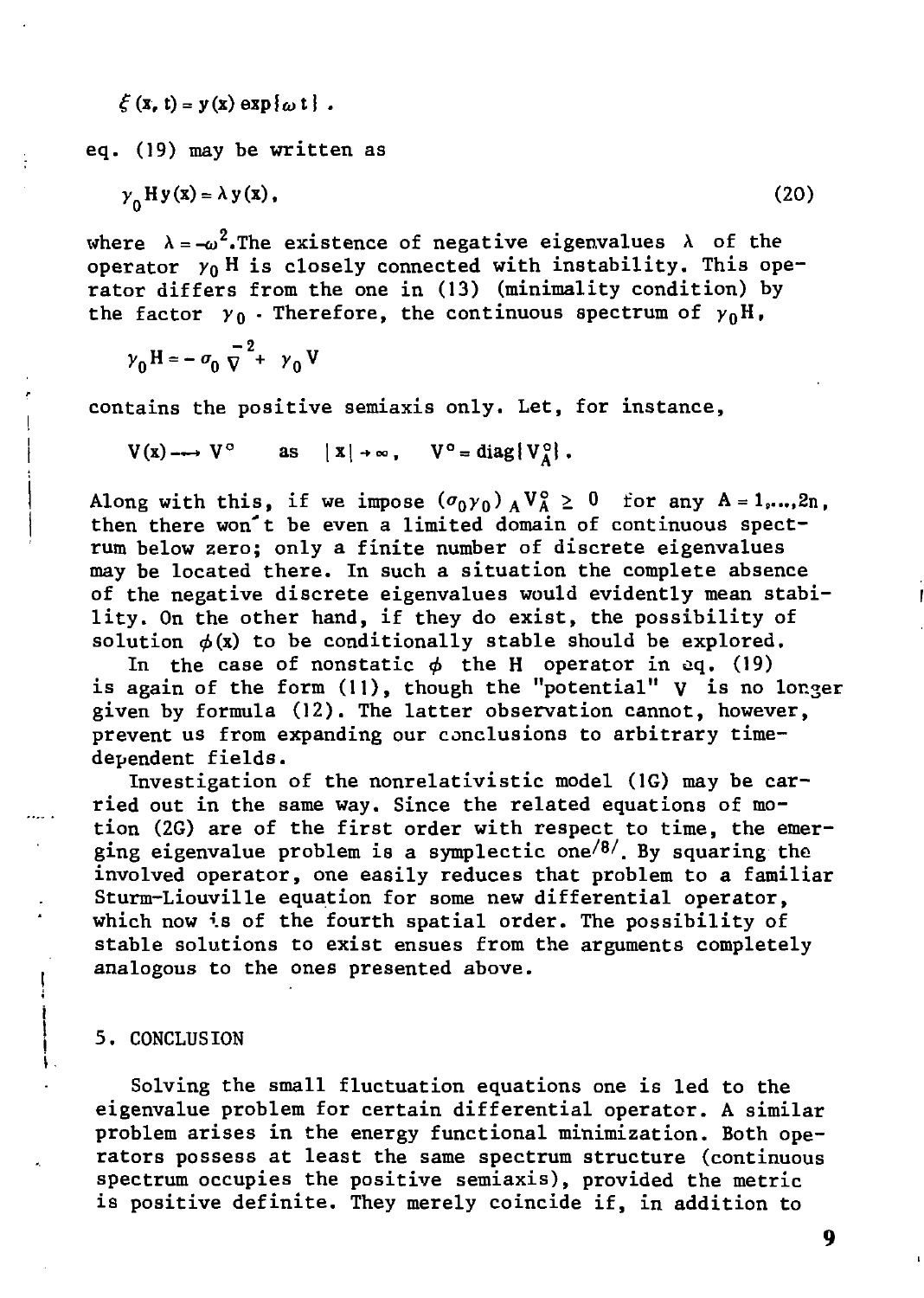that, we restrict ourselves to the case of static fields, velocity-dependent forces being "switched off".

Introduction of the sign-undefined metric results in the multiplication of the operator, connected with the second variation of energy by the sign-mixing matrix  $y_{\alpha}^*$ . As a consequence of this,the spectrum structures become essentially different and Dirichlet's theorem turns out to be inapplicable. The energy in a model with indefinite kinetic term cannot have even a conditional minimum, but contrary to the untuitively appealing opinion on the equivalence of stability and minimality classical solutions are not forbidden to be stable.

#### **ACKNOWLEDGEMENTS**

The author is grateful to B.Julia, V.G.Makhankov and O.K.Pashaev for helpful discussions. He would like to express his gratitude to A.Kundu and Yu.P.Rybakov for their valuable comments.

#### REFERENCES

- 1. Wu T.T., Yang C.N. Phys.Rev., 1976, vol.D13, No.12, p.3233; Darby D., Ruijgrok Th.W. Acta Phys.Pol., 1979, vol.B10, No.ll, p.959; Makhankov V.G., Pashaev O.K. Teor.Mat.Fiz., 1982, vol.53, p.55.
- 2. Kundu A., Makhankov V.G., Pashaev O.K. JINR, E17-82-677, Dubna, 1982.
- 3. Berkhoyer A.L., Zakharov V.E.ZhETF, 1970, vol.58, No.3, p.903.
- 4. Ernst F. Phys.Rev., 1968, vol.167, No.5, p.1175.
- 5. Davis A.C., Macfarlane A.J., van Holten J.W. Preprint CERN TH-3403, Geneva, 1982.
- 6. Julia В., Luciani F. Phys.Lett., 1980, 90B, p.270.
- 7. Rouche N., Habets P., Laloy M. Stability Theory by Liapunov's Direct Method. Springer-Verlag, New York, 1977.
- 8. JackiwR., Rossi P. Phys.Rev., 1980, vol.D21, No.2, p.426.
- 9. Makhankov V.G. Phys.Rep., 1978, C35, p.I.
- 10. Barashenkov I.V. JINR, P2-82-376, Dubna, 1982.
- 11. Makhankov V.G., Pashaev O.K. Phys.Lett., 1982, 89A, p.218.
- 12. Nash G., Schiff H. Can.J.Phys., 1977, 55, p.2019.
- 13. Vakhitov N.G., Kolokolov A.A. Izv.Vuzov Radiofiz., 1973, vol.16, No.7, p.1020; Radiophys.Quant.Electron. , 1975, vol.16, p.783.

Received by Publishing Department on April 19, 1983.

 $\begin{array}{c} \begin{array}{c} \bullet \\ \bullet \\ \bullet \end{array} \end{array}$ Ī

<sup>\*</sup> For positive metrics  $Y_0$  is simply a unit matrix.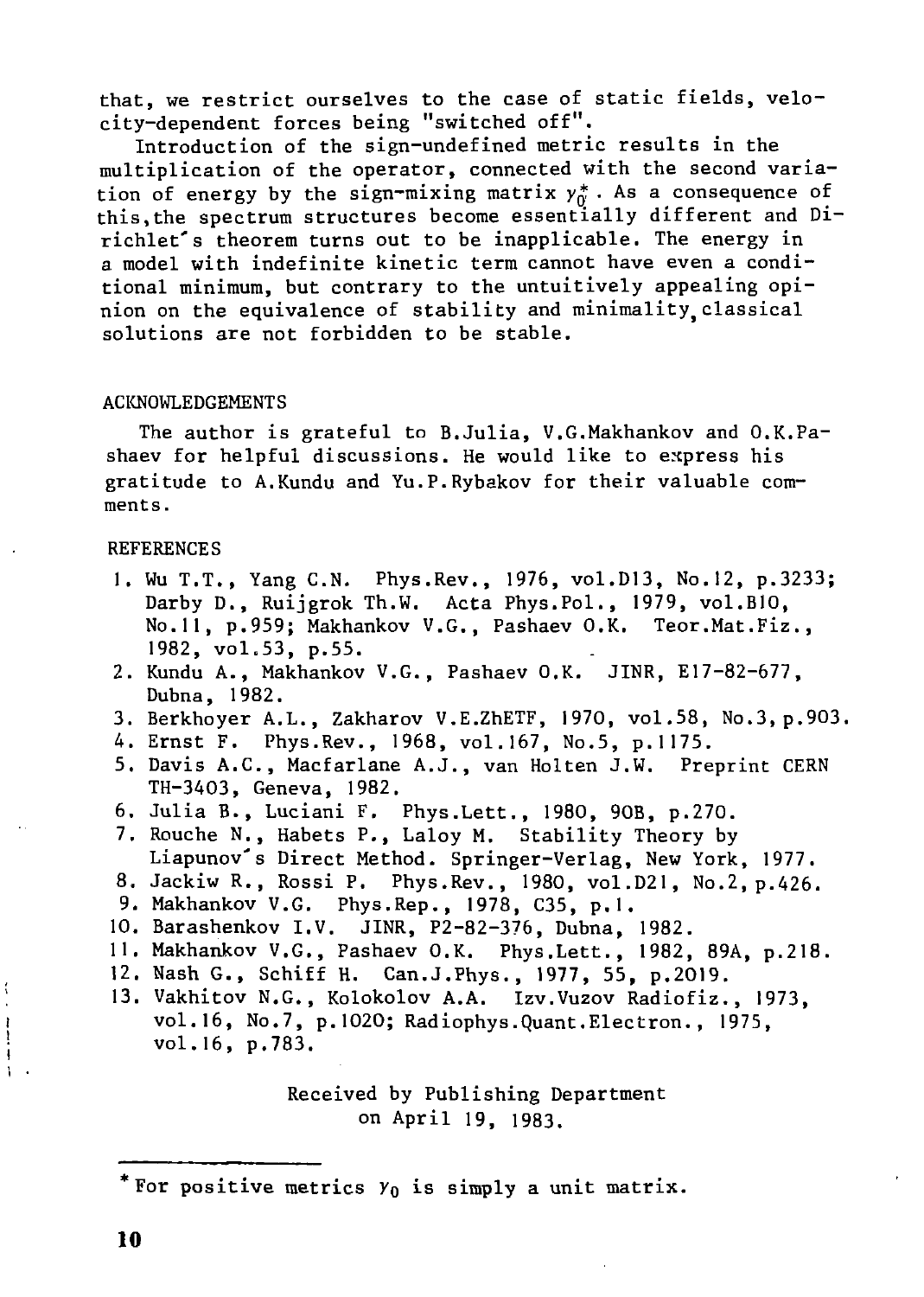**WILL YOU FILL BLANK SPACES IN YOUR LIBRARY?** 

 $\overline{\mathbb{C}}$ 

 $\mathfrak{f}$ 

 $\frac{1}{\sqrt{2}}$ 

 $\sim$   $\sim$ 

 $\begin{array}{c} 1 \\ 1 \\ 1 \\ 1 \end{array}$ 

 $\mathbf{F}_1$ 

Ţ

**You can receive by post the books listed below.** Prices **-** in **US S.** 

### **including the packing and registered postage**

| D-12965           | The Proceedings of the International School on<br>the Problems of Charged Particle Accelerators<br>for Young Scientists. Minsk, 1979.                                    | 8.00  |
|-------------------|--------------------------------------------------------------------------------------------------------------------------------------------------------------------------|-------|
| D11-80-13         | The Proceedings of the International Conference<br>on Systems and Techniques of Analytical Comput-<br>ing and Their Applications in Theoretical<br>Physics. Dubna. 1979. | 8.00  |
| D4-80-271         | The Proceedings of the International Symposium<br>on Few Particle Problems in Nuclear Physics.<br>Dubna, 1979.                                                           | 8.50  |
| D4-80-385         | The Proceedings of the International School on<br>Nuclear Structure. Alushta, 1980.                                                                                      | 10.00 |
|                   | Proceedings of the VII All-Union Conference on<br>Charged Particle Accelerators. Dubna, 1980.<br>2 volumes.                                                              | 25.00 |
| D4-80-572         | N.N.Kolesnikov et al. "The Energies and<br>Half-Lives for the $a -$ and $\beta$ -Decays of<br>Transfermium Elements"                                                     | 10.00 |
| D2-81-543         | Proceedings of the VI International Conference<br>on the Problems of Quantum Field Theory.<br>Alushta, 1981                                                              | 9.50  |
|                   | D10,11-81-622 Proceedings of the International Meeting on<br>Problems of Mathematical Simulation in Nuclear<br>Physics Researches. Dubna, 1980                           | 9.00  |
|                   | D1, 2-81-728 Proceedings of the VI International Seminar<br>on High Energy Physics Problems. Dubna. 1981.                                                                | 9.50  |
| D17-81-758        | Proceedings of the II International Symposium<br>on Selected Problems in Statistical Mechanics.<br>Dub.a. 1981.                                                          | 15.50 |
| $D1, 2 - B2 - 27$ | Proceedings of the International Symposium<br>on Polarization Phenomena in High Energy<br>Physics. Dubna, 1981.                                                          | 9.00  |
| $D2 - B2 - 568$   | Proceedings of the Meeting on Investiga-<br>tions in the Field of Relativistic Nuc-<br>lear Physics. Dubna, 1982                                                         | 7.50  |
| D9-82-664         | Proceedings of the Symposium on the<br>Problems of Collective Methods of Acce-<br>leration. Dubna. 1982                                                                  | 9.20  |
|                   | D3, 4-82-704 Proceedings of the IV International<br>School on Neutron Physics. Dubna, 1982                                                                               | 12.00 |

Orders for the above-mentioned books can be sent at the address: Tublishing Department, JINR Head Post Office, P.O.Box 79 101000 Moscow, USSR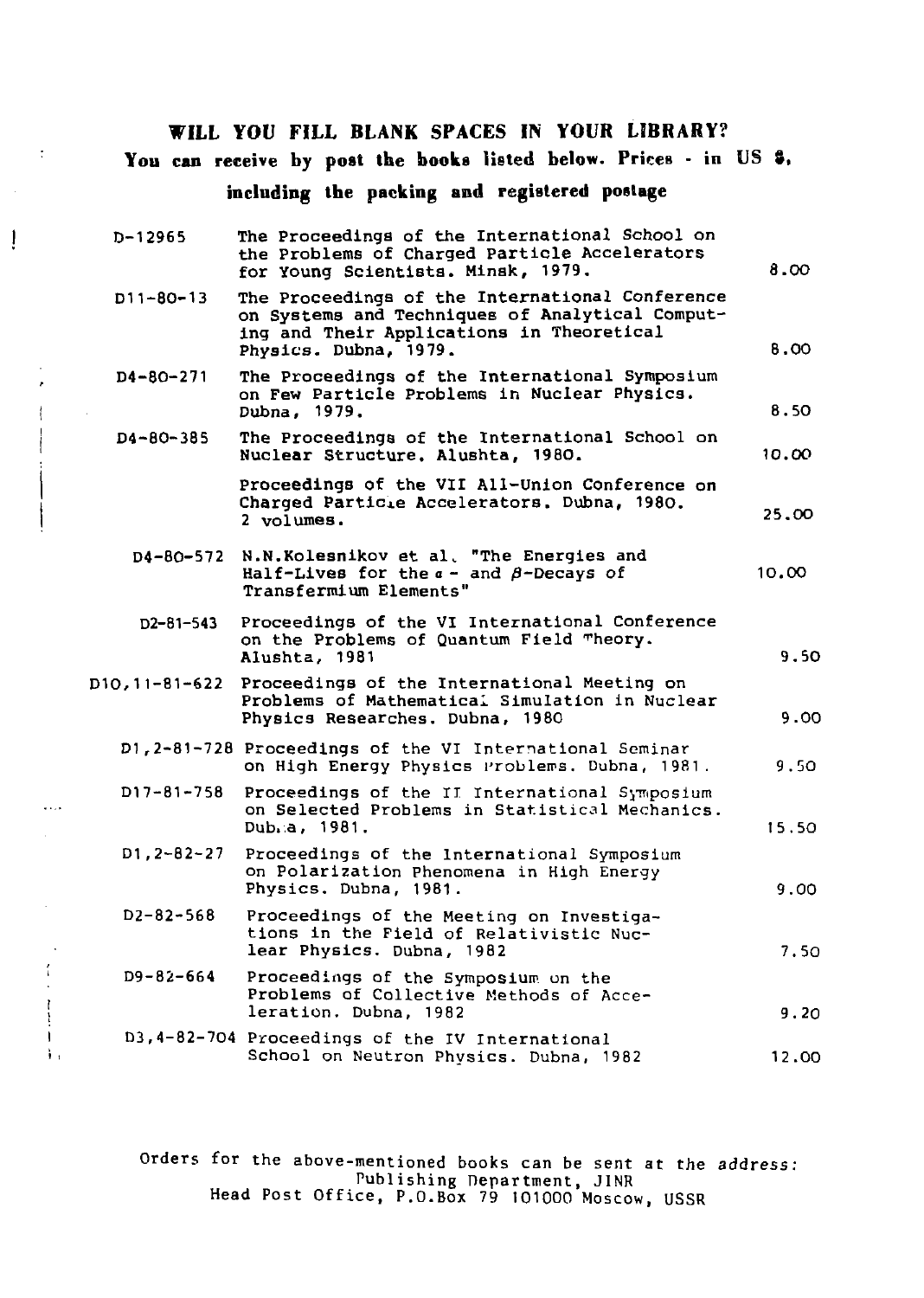## **SUBJECT CATEGORIES OF THE JINR PUBLICATIONS**

| Index | Subject                                                          |
|-------|------------------------------------------------------------------|
|       | 1. High energy experimental physics                              |
|       | 2. High energy theoretical physics                               |
|       | 3. Low energy experim bal physics                                |
|       | 4. Low energy theoretical physics                                |
|       | 5. Mathematics                                                   |
|       | 6. Nuclear spectroscopy and radiochemistry                       |
|       | 7. Heavy ion physics                                             |
|       | 8. Cryogenics                                                    |
|       | 9. Accelerators                                                  |
|       | 10. Automatization of data processing                            |
|       | 11. Computing mathematics and technique                          |
|       | 12. Chemistry                                                    |
|       | 13. Experimental techniques and methods                          |
|       | 14. Solid state physics. Liquids                                 |
|       | 15. Experimental physics of nuclear reactions<br>at low energies |
|       | 16. Health physics. Shieldings                                   |
|       | 17. Theory of condenced matter                                   |
|       | 18. Applied researches                                           |
|       | 19. Biophysics                                                   |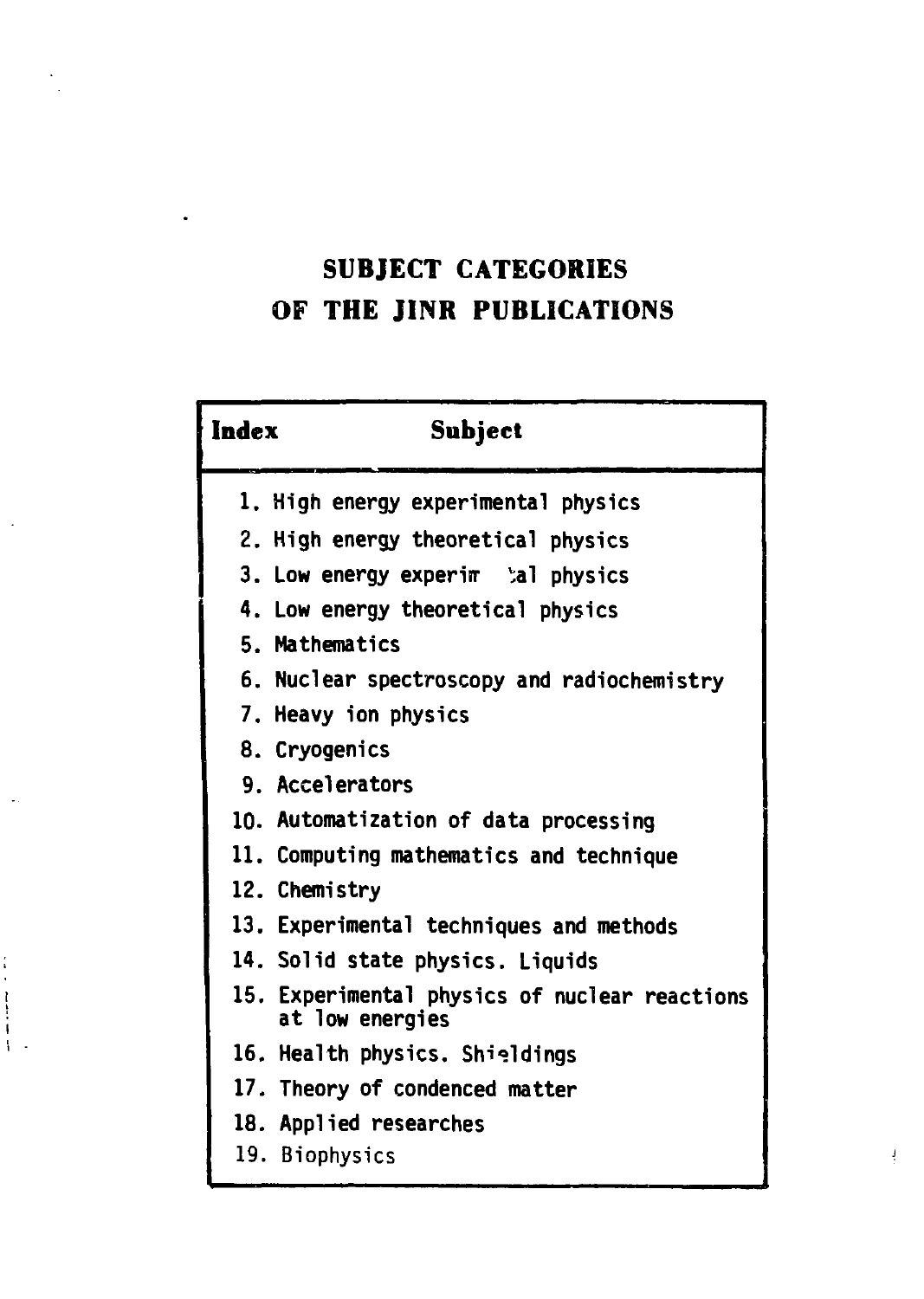Барашенков И.В.  $E2-83-253$ Свойства устойчивости решений для класса нелинейных моделей со знаконеопределенной метрикой

1

Рассматриваются многокомпонентные нелинейные модели со знаконеопределенной метрикой изотопического пространства, в частности с некомпактной группой внутренней симметрии. Показано, что энергия не может иметь даже условного локального минимума. Доказывается, что несмотря на это возможно существование стабильных частицеподобных решений соответствующих эволюционных уравнений.

Работа выполнена в Лаборатории вычислительной техники и автоматизации ОИЯИ.

Препринт Объединенного института ядерных исследований. Дубна 1983

Barashenkov I.V. E2-83-253 Stability Properties of Solutions to Nonlinear Models Possessing a Sign-Undefined Metric

We investigate multicomponent field systems possessing a sign-undefined internal space metric, in particular models with a noncompact global invariance group. It is shown that the energy cannot have even a conditional relative minimum. We demonstrate, nevertheless, that the corresponding nonlinear equations of motion are permitted to possess stable particlelike solutions.

The investigation has been performed at the Laboratory of Computing Techniques and Automation, JINR.

Preprint of the Joint Institute for Nuclear Research. Dubna 1983